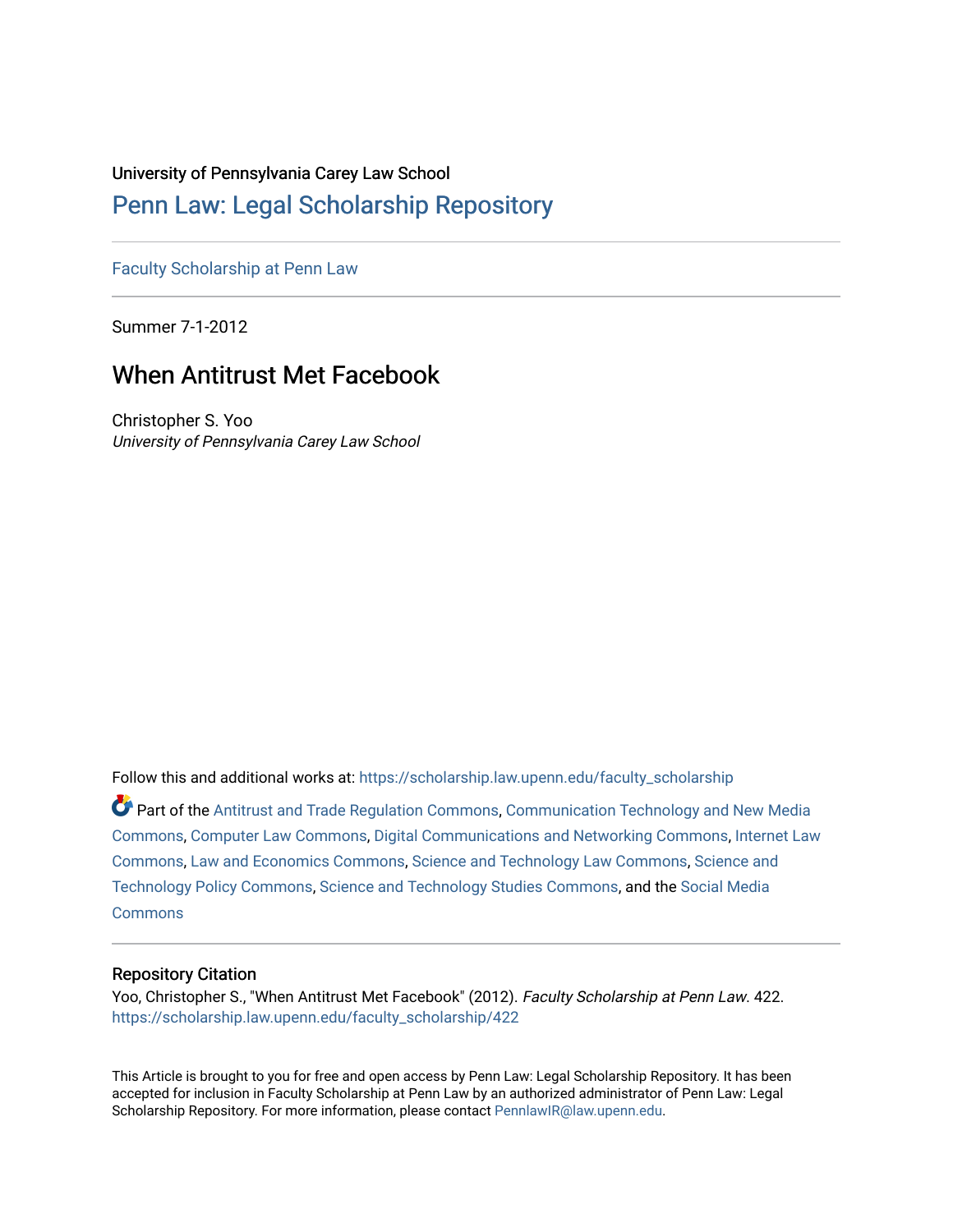## WHEN ANTITRUST MET FACEBOOK

#### *Christopher S. Yoo*\*

#### **INTRODUCTION**

Social networks are among the hottest phenomena on the Internet. Facebook eclipsed Google as the most visited website in both 2010 and 2011.<sup>1</sup> Moreover, according to Nielsen estimates, as of the end of 2011 the average American spent nearly seven hours per month on Facebook, which is more time than they spent on Google, Yahoo!, YouTube, Microsoft, and Wikipedia combined.<sup>2</sup> LinkedIn's May 19, 2011 initial public offering ("IPO") surpassed expectations, placing the value of the company at nearly \$9 billion,<sup>3</sup> and approximately a year later, its stock price had risen another 20 percent.<sup>4</sup> Facebook followed suit a year later with an IPO that placed the value of the company at over \$100 billion.<sup>5</sup> Other social networking sites remain hot properties, and other Internet companies are struggling to catch up.

In what may be considered a rite of passage previously faced by such high-tech giants as IBM, AT&T, Microsoft, and most recently Google, social networking companies are now facing increasing scrutiny under the antitrust laws.<sup>6</sup> Early private antitrust cases have begun to appear.<sup>7</sup>

<sup>\*</sup> John H. Chestnut Professor of Law, Communication, and Computer & Information Science and Founding Director of the Center for Technology, Innovation & Competition, University of Pennsylvania. The author would like to thank the Milton and Miriam Handler Foundation for its financial support for this project.

<sup>&</sup>lt;sup>1</sup> Press Release, Experian Hitwise, Facebook Was the Top Search Term for Third Straight Year (Dec. 21, 2011), *available at* [http://www.experian.com/hitwise/press-release-facebook-was-the-top](http://www.experian.com/hitwise/press-release-facebook-was-the-top-search-term-for-2011.html)[search-term-for-2011.html.](http://www.experian.com/hitwise/press-release-facebook-was-the-top-search-term-for-2011.html)

<sup>2</sup> *December 2011—Top U.S. Web Brands*, NIELSEN WIRE (Jan. 25, 2012), [http://blog.nielsen.](http://blog.nielsen.com/nielsenwire/online_mobile/december-2011-top-u-s-web-brands) [com/nielsenwire/online\\_mobile/december-2011-top-u-s-web-brands.](http://blog.nielsen.com/nielsenwire/online_mobile/december-2011-top-u-s-web-brands)

<sup>3</sup> Stu Woo et al., *LinkedIn IPO Soars, Feeding Web Boom*, WALL ST. J., May 20, 2011, at A1.

<sup>4</sup> *Compare id.* (showing LinkedIn stock at \$94.25 after its first day of trading, May 19, 2011), *with LinkedIn Corp.: Historical Prices*, GOOGLE FIN., [http://www.google.com/finance/](http://www.google.com/finance/historical?q=NYSE:LNKD) [historical?q=NYSE:LNKD](http://www.google.com/finance/historical?q=NYSE:LNKD) (last visited July 8, 2012) (reporting that LinkedIn's stock closed at \$113.49 on May 16, 2012, about one year after its IPO).

<sup>5</sup> Jessica Guynn, *Facebook's Future Rests on Founder*, L.A. TIMES, Feb. 3, 2012, at B1. *But see*  Andrew Bary, *Facebook Flops: Look Out Below!*, BARRONS.COM (May 19, 2012), [http://online.bar](http://online.barrons.com/article/SB50001424053111904571704577410421435718852.html) [rons.com/article/SB50001424053111904571704577410421435718852.html](http://online.barrons.com/article/SB50001424053111904571704577410421435718852.html) (explaining that Facebook achieved a "\$100-plus billion market value" with its May 18, 2012 IPO, but noting that the "lack of a big 'pop'" for the stock during initial trading suggests this valuation may fizzle over time).

<sup>6</sup> *See* Amir Efrati, *Antitrust Regulator Makes Twitter Inquiries*, WALL ST. J., July 1, 2011, at B3; Jia Lynn Yang, *Dangerous Waters? Facebook's Link to Online Games Has Some Charging the Social Network Has Waded into Antitrust Territory*, DAILY HERALD (Chi.), June 30, 2011, § 3, at 1; J. Thomas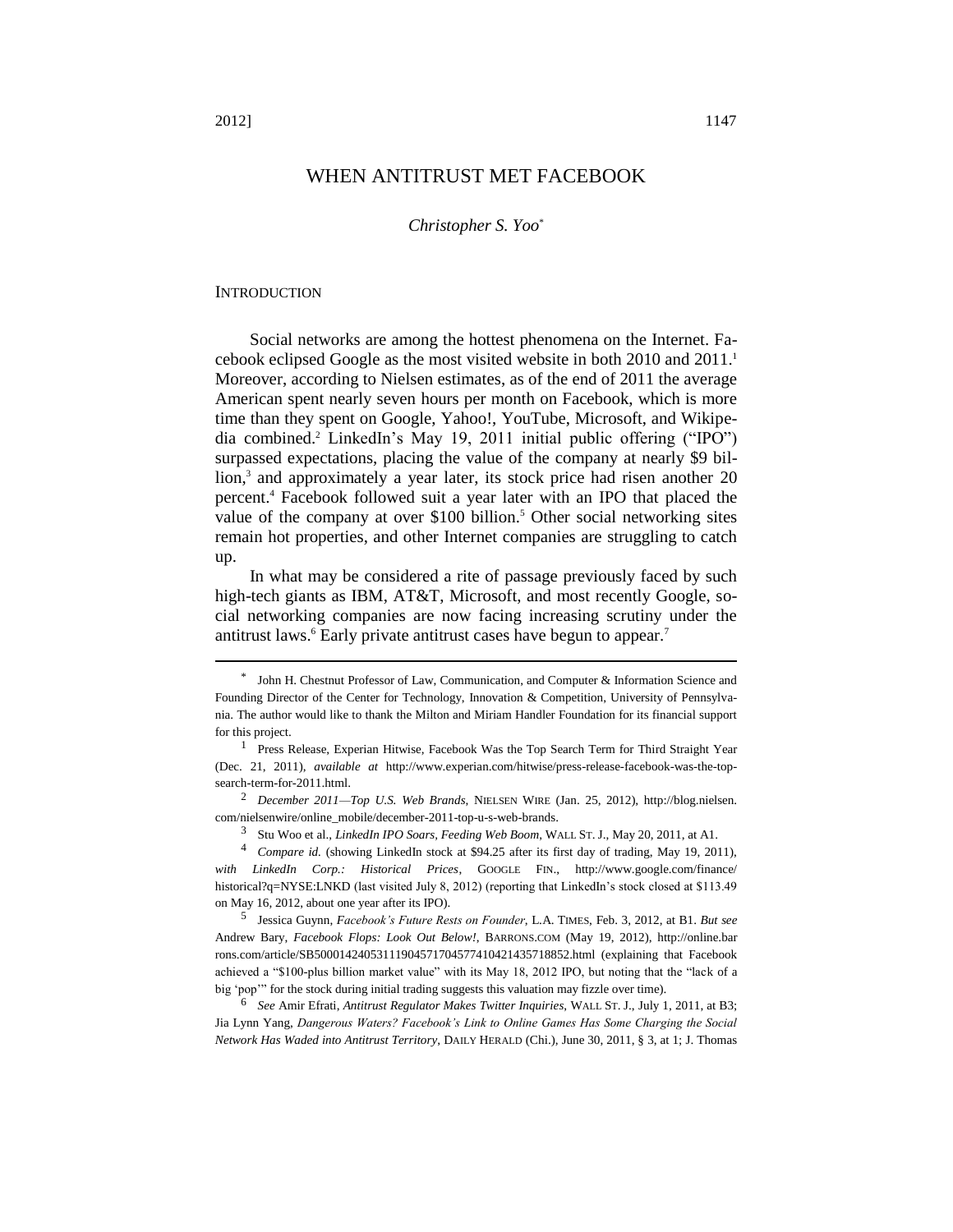Anyone attempting to predict how the antitrust laws will apply to leading social networking providers must remember that a successful monopolization claim requires proof of two elements: (1) market power and (2) what is often called exclusionary conduct.<sup>8</sup> This Article offers a few preliminary thoughts about whether leading social networking sites satisfy these requirements. Part I considers one of the most likely sources of market power: network effects. Part II evaluates whether a social network's refusal to facilitate data portability can create an entry barrier and constitute exclusionary conduct. Part III examines Facebook, Inc. v. Power Ventures, Inc.,<sup>9</sup> which is a recent case that presented both of these issues.

#### I. NETWORK EFFECTS

<span id="page-2-2"></span><span id="page-2-0"></span>Perhaps the most commonly cited source of market power in high-tech industries is *network effects*. <sup>10</sup> Network effects exist when the value of a network depends on the number of other users connected to the network. The more people that an individual subscriber can reach through the network, the more valuable the network becomes.<sup>11</sup> In *United States v. Microsoft Corp*., <sup>12</sup> network effects formed the basis for the U.S. government's case.<sup>13</sup> They also played a prominent role in early explorations of whether leading social networking sites should be subject to antitrust scrutiny.<sup>14</sup>

<span id="page-2-1"></span>Although many analyses presume that the presence of network effects necessarily creates monopoly power, I have discussed the theoretical ambi-

Rosch, Comm'r, Fed. Trade Comm'n, Intel, Apple, Google, Microsoft, and Facebook: Observations on Antitrust and the High-Tech Sector: Address Before the ABA Antitrust Section Fall Forum 4-6, 8-10, 16-17 (Nov. 18, 2010), *available at* [http://www.ftc.gov/speeches/rosch/101118fallforum.pdf.](http://www.ftc.gov/speeches/rosch/101118fallforum.pdf)

<sup>7</sup> *E.g.*, LiveUniverse, Inc. v. MySpace, Inc., 304 F. App'x 554, 556 (9th Cir. 2008); Facebook, Inc. v. Power Ventures, Inc., No. C 08-5780 JF (RS), 2009 WL 3429568, at \*2 (N.D. Cal. Oct. 22, 2009) (order granting motion to dismiss counterclaim and strike affirmative defenses and vacating hearing date).

<sup>8</sup> *See, e.g.*, Aspen Skiing Co. v. Aspen Highlands Skiing Corp., 472 U.S. 585, 602-604 (1985); United States v. Microsoft Corp., 253 F.3d 34, 50, 58 (D.C. Cir. 2001) (en banc) (per curiam); HERBERT HOVENKAMP, FEDERAL ANTITRUST POLICY 276-77 (3d ed. 2005).

<sup>9</sup> No. C 08-5780 JF (RS), 2009 WL 3429568, at \*2 (N.D. Cal. Oct. 22, 2009) (order granting motion to dismiss counter-complaint and strike affirmative defenses and vacating hearing date).

<sup>10</sup> For an overview, see Mark A. Lemley & David McGowan, *Legal Implications of Network Economic Effects*, 86 CALIF. L. REV. 479, 503-04 (1998).

<sup>&</sup>lt;sup>11</sup> DANIEL F. SPULBER & CHRISTOPHER S. YOO, NETWORKS IN TELECOMMUNICATIONS: ECONOMICS AND LAW 120 (2009).

<sup>12</sup> 253 F.3d 34 (D.C. Cir. 2001) (en banc) (per curiam); 147 F.3d 935 (D.C. Cir. 1998).

<sup>13</sup> *Microsoft*, 253 F.3d at 49-50, 55-56; *Microsoft*, 147 F.3d at 939, 953.

<sup>14</sup> *See* LiveUniverse, Inc. v. MySpace, Inc., No. CV 06-6994 AHM (RZx), 2007 WL 6865852, at \*8-10 (C.D. Cal. June 4, 2007), *aff'd*, 304 F. App'x 554 (9th Cir. 2008); Chris Butts, Comment, *The*  Microsoft *Case 10 Years Later: Antitrust and New Leading "New Economy" Firms*, 8 NW. J. TECH. & INTELL. PROP. 275, 289-90 (2010); Spencer Weber Waller, *Antitrust and Social Networking*, 90 N.C. L. REV. (forthcoming 2012).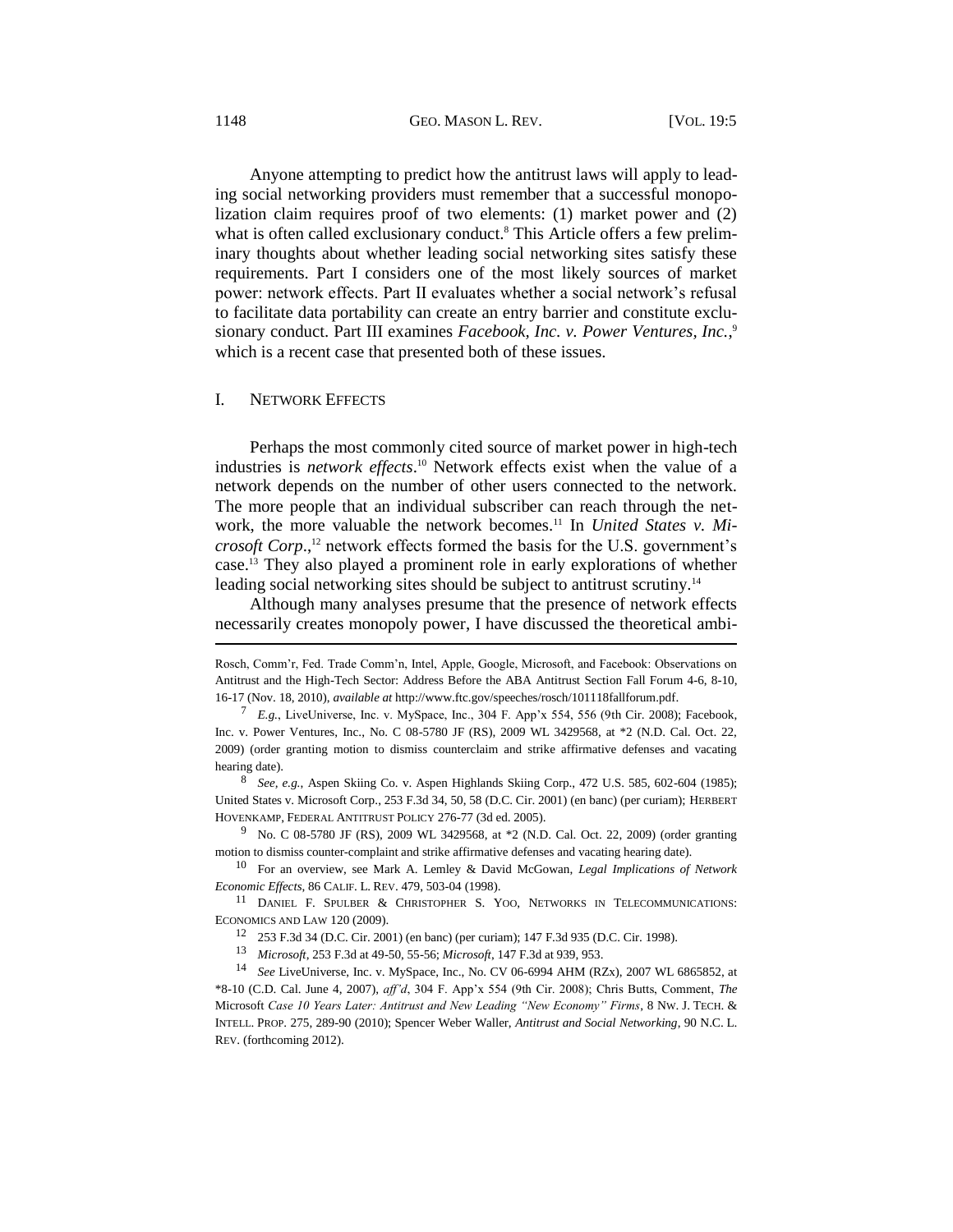guity of network effects elsewhere, pointing out that any such conclusion depends on a number of structural preconditions and may be mitigated by the actions of other actors.<sup>15</sup> This Part emphasizes two additional points. Section A discusses how the leading models of network effects include assumptions that implicitly posit inexhaustible returns to scale. The tendency of networks to collapse into monopolies can disappear once one takes into account the possibility of congestion and associational costs as well as the fact that all network connections are not equally valuable. Section B discusses the as-yet largely unexplored literature analyzing how gateways and adapters can create bridges that connect networks. This literature at least suggests the possibility that alternative technologies can mitigate or

even dissipate any market power that network effects may create.

#### A. *Inexhaustible Returns to Scale*

One facet of leading models of network effects is the manner in which they posit returns to scale that are inexhaustible. This Section first examines how this presumption is embodied on the supply side by the assumption that marginal costs are constant. Second, this Section discusses how this presumption is reflected on the demand side by positing that all network connections are equally valuable. As discussed below, the relaxation of either assumption can have a dramatic impact on whether network effects can give social networks monopoly power.

#### <span id="page-3-1"></span>1. Supply-Side Considerations: Non-Constant Marginal Cost

On the supply side, the leading models on network effects typically assume that marginal costs are constant.<sup>16</sup> From a theoretical standpoint, the presence of constant marginal costs renders the economies of scale inexhaustible.<sup>17</sup>

<span id="page-3-0"></span>Understanding how constant marginal costs lead to inexhaustible economies of scale is best accomplished by examining how the interplay of fixed and variable costs give the typical average cost curve its characteristic

<sup>&</sup>lt;sup>15</sup> These include the magnitude of potentially offsetting network externalities, market structure, the potential for market features or institutional forms to offset the impact of network effects, heterogeneous preferences, and significant growth in market sides. *See* Christopher S. Yoo, *Vertical Integration and Media Regulation in the New Economy*, 19 YALE J. ON REG. 171, 278-85 (2002) (presenting the initial analysis); *accord* SPULBER & YOO, *supra* note [11,](#page-2-0) at 138-43 (providing additional analysis).

<sup>16</sup> *See, e.g.*, Joseph Farrell & Garth Saloner, *Converters, Compatibility, and the Control of Interfaces*, 40 J. INDUS. ECON. 9, 16 (1992); Michael L. Katz & Carl Shapiro, *Technology Adoption in the Presence of Network Externalities*, 94 J. POL. ECON. 822, 829 (1986).

<sup>17</sup> S.J. Liebowitz & Stephen E. Margolis, *Are Network Externalities a New Source of Market Failure?*, 17 RES. IN L. & ECON. 1, 14-15 (1995).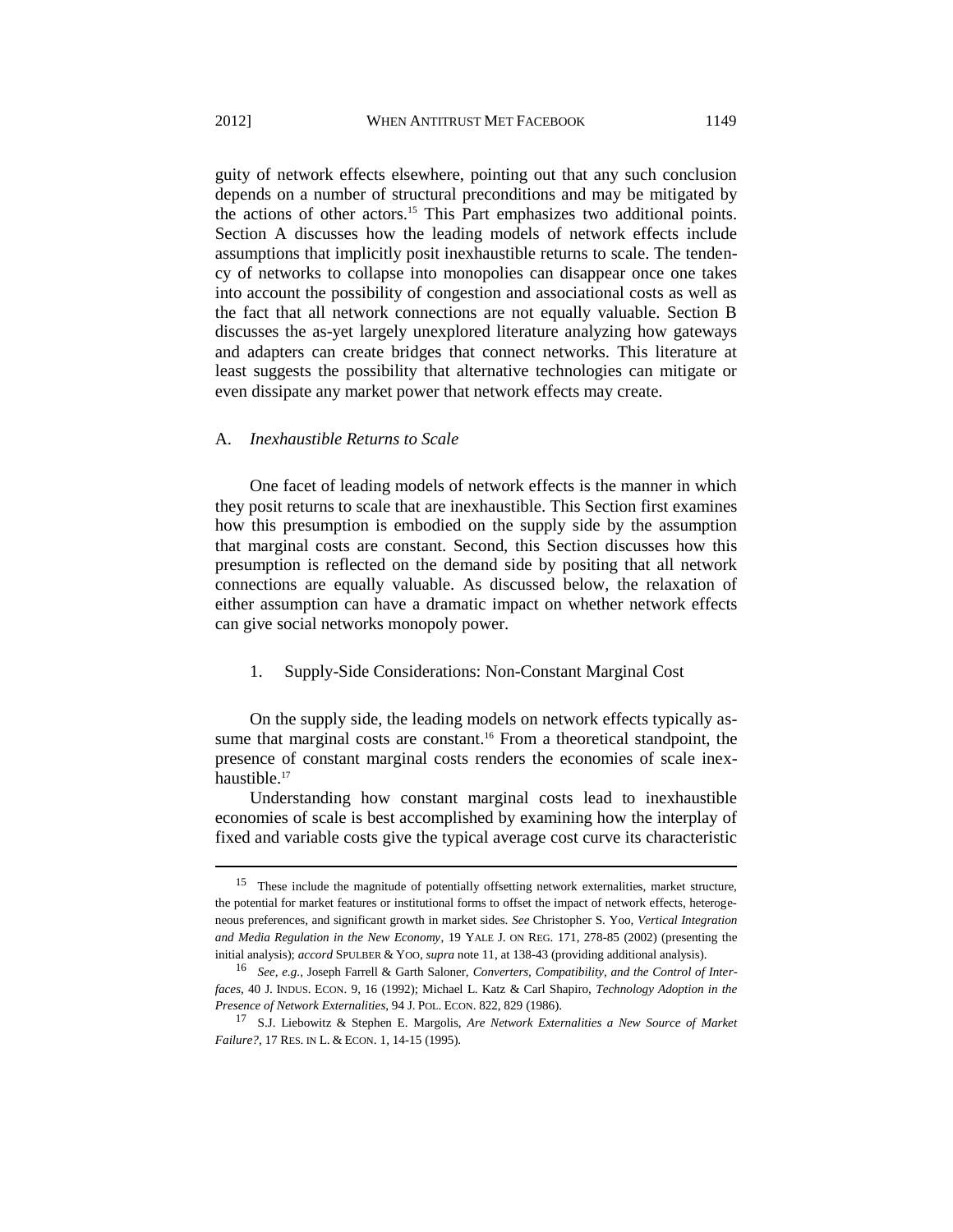"U" shape. Fixed costs place consistent downward pressure on average cost as those fixed costs are amortized over increasing quantities, although the magnitude of this downward pressure decays logarithmically as production increases.<sup>18</sup> Variable costs are assumed initially to decline as increases in production allow firms to realize available economies of scale.<sup>19</sup> During this period, both fixed and variable costs cause average cost to decline.<sup>20</sup> Eventually, variable costs begin to increase as the cheapest sources of inputs are exhausted and as the increase in the production makes inputs more difficult to manage.<sup>21</sup> Over time, the upward pressure associated with increases in variable cost dominates the ever-decaying downward pressure on average cost associated with the amortization of fixed cost, and the average cost curve begins to rise.<sup>22</sup> After this point, competitors can no longer obtain a cost advantage simply by increasing production.

These dynamics change dramatically if marginal cost is assumed to be constant. Under this assumption, variable cost never increases, and the only determinant of average cost is the downward pressure associated with the amortization of fixed costs over larger volumes. This means that average cost is constantly declining, and larger firms always enjoy a competitive advantage.<sup>23</sup>

This advantage enjoyed by large networks may thus simply be the result of assumptions built into the models rather than a realistic representation of the cost curves associated with network industries. The expansion of social networks imposes congestion and organizational costs on their users because users' newsfeeds become increasingly difficult to manage.<sup>24</sup> In addition, large social networks make it harder for users to restrict certain communications to smaller subgroups, which in turn represents another type of cost.<sup>25</sup> Together these considerations may result in the costs that end users face as social networks grow larger. The resulting diseconomies of scale can provide a counterweight to the advantages enjoyed by large social networks.

<sup>18</sup> Christopher S. Yoo, *Copyright and Product Differentiation*, 79 N.Y.U. L. REV. 212, 226-27 (2004).

<sup>19</sup> *Id.* at 227.

 $\frac{20}{21}$  *Id.* 

<sup>21</sup> *Id.*

<sup>22</sup> *Id.*

<sup>23</sup> *See* Liebowitz & Margolis, *supra* not[e 17,](#page-3-0) at 14-15.

<sup>24</sup> Steven Levy, *How Many Friends Is Too Many?*, NEWSWEEK, May 26, 2008, at 15.

<sup>25</sup> *See id.*; Sidney Hill, *Choosy Users May Ditch Facebook for Smaller Social Networks*, E-COMMERCE TIMES (May 20, 2011, 5:00 AM), [http://www.ecommercetimes.com/story/72495.html.](http://www.ecommercetimes.com/story/72495.html)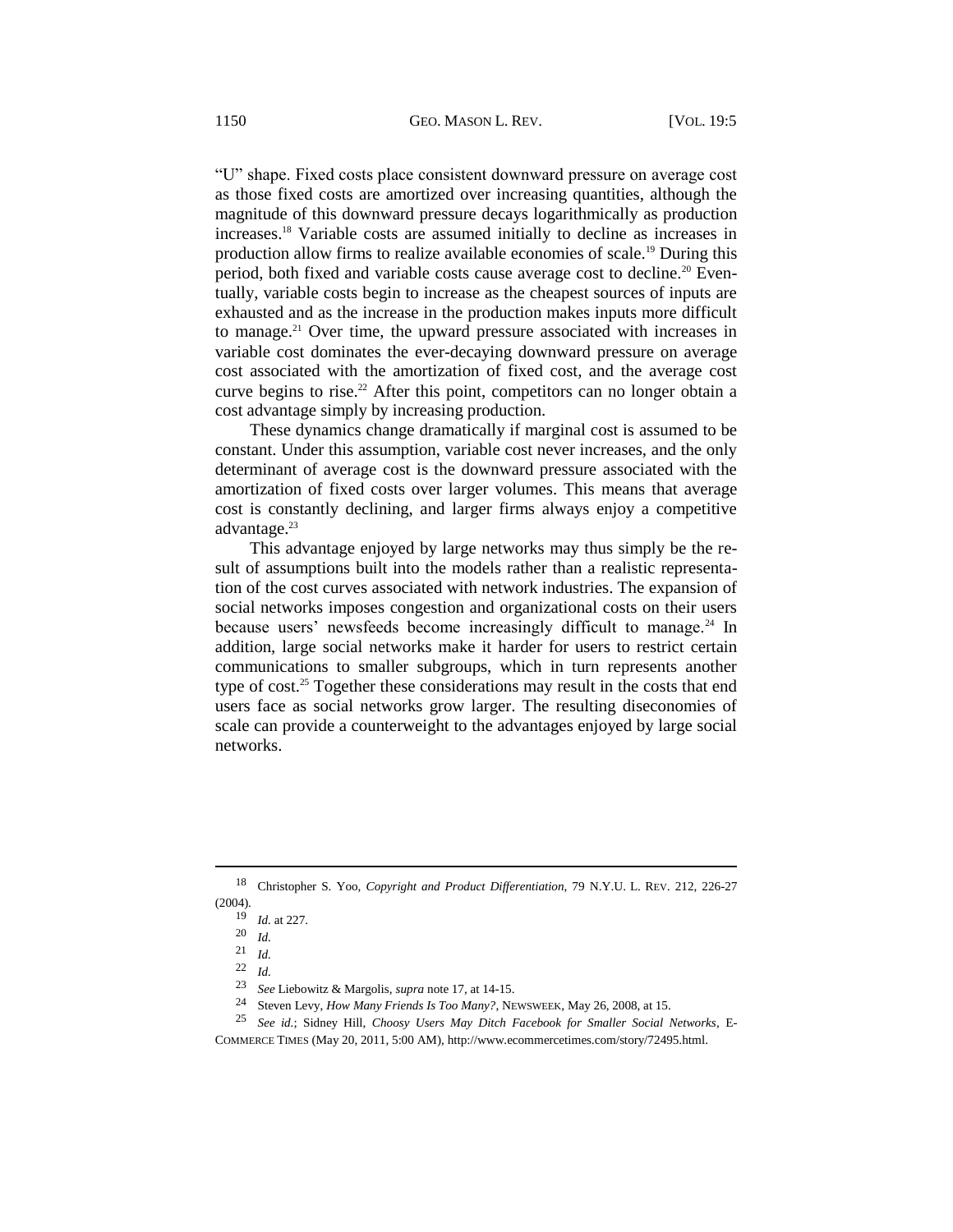### <span id="page-5-2"></span>2. Demand-Side Considerations: Heterogeneous Value in Different Network Connections

Even more importantly, models of network effects assume that all increases in network size always cause the network to increase in value.<sup>26</sup> Indeed, making network value depend on the total number of available connections effectively presumes that all network connections are equally valuable.

<span id="page-5-0"></span>Economic theorists have long recognized that heterogeneity of customer preferences can offset the demand-side scale economies associated with network effects.<sup>27</sup> To the extent that rival systems have distinct features, multiple systems can survive by pursuing niche strategies that target customers who place a particular value on different types of networks.<sup>28</sup>

<span id="page-5-1"></span>Although one often thinks of such heterogeneity of preferences in terms of preferences for services, $29$  it can also be with respect to the identity of the people you can reach through a particular network.<sup>30</sup> Put another way, the literature on network effects assumes that adding additional customers always makes a network more desirable no matter how large the network is already.<sup>31</sup> Not only are increases in network value subject to the inevitable principle of diminishing marginal returns, $32$  but recent empirical studies have shown that the average Facebook user actively interacts with no more than a handful of people.<sup>33</sup> Even if one expands the analysis to include weak

<sup>30</sup> *See* MILTON L. MUELLER, JR., UNIVERSAL SERVICE 20-29 (1997) (discussing heterogeneous preferences in telephone networks).

<sup>31</sup> *See supra* not[e 27](#page-5-0) and accompanying text.

<sup>26</sup> *See, e.g.*, Michael L. Katz & Carl Shapiro, *Network Externalities, Competition, and Compatibility*, 75 AM. ECON. REV. 424, 426-27 (1985).

<sup>27</sup> *See* Joseph Farrell & Garth Saloner, *Standardization and Variety*, 20 ECON. LETTERS 71, 71-72 (1986); Michael L. Katz & Carl Shapiro, *Systems Competition and Network Effects*, 8 J. ECON. PERSP., Spring 1994, at 93, 106; S.J. Liebowitz & Stephen E. Margolis, *Should Technology Choice Be a Concern of Antitrust Policy?*, 9 HARV. J.L. & TECH. 283, 291-92 (1996).

<sup>28</sup> Katz & Shapiro, *supra* note [27,](#page-5-0) at 106; *see also* Liebowitz & Margolis, *supra* not[e 27,](#page-5-0) at 292 ("Where there are differences in preferences regarding alternative standards, coexistence of standards is a likely outcome.").

<sup>29</sup> *See* Christopher S. Yoo, *Beyond Network Neutrality*, 19 HARV. J.L. & TECH. 1, 63-64 (2005).

<sup>32</sup> *See, e.g.*, BRIDGER M. MITCHELL & INGO VOGELSANG, TELECOMMUNICATIONS PRICING: THEORY AND PRACTICE 55 (1991); George Yarrow, *Dealing with Social Obligations in Telecoms*, *in* REGULATING UTILITIES: A TIME FOR CHANGE? 67, 75 (Stephen Sayer et al. eds., 1996).

<sup>33</sup> *See* PAUL ADAMS, GROUPED: HOW SMALL GROUPS OF FRIENDS ARE THE KEY TO INFLUENCE ON THE WEB 23 (2012) (reporting an empirical study that the average Facebook user communicates with only four people per week and six people per month); Cameron Marlow, *Maintained Relationships on Facebook*, OVERSTATED (Mar. 9, 2009), [http://overstated.net/2009/03/09/maintained-relationships-on](http://overstated.net/2009/03/09/maintained-relationships-on-facebook)[facebook](http://overstated.net/2009/03/09/maintained-relationships-on-facebook) (reporting that male and female users with networks of 500 friends engage in mutual communication, on average, with only ten and sixteen other people, respectively); *see generally* Sam G. B. Roberts & Robin I. M. Dunbar, *Communication in Social Networks: Effects of Kinship, Network Size, and Emotional Closeness*, 18 PERS. RELATIONSHIPS 439, 450 (2011).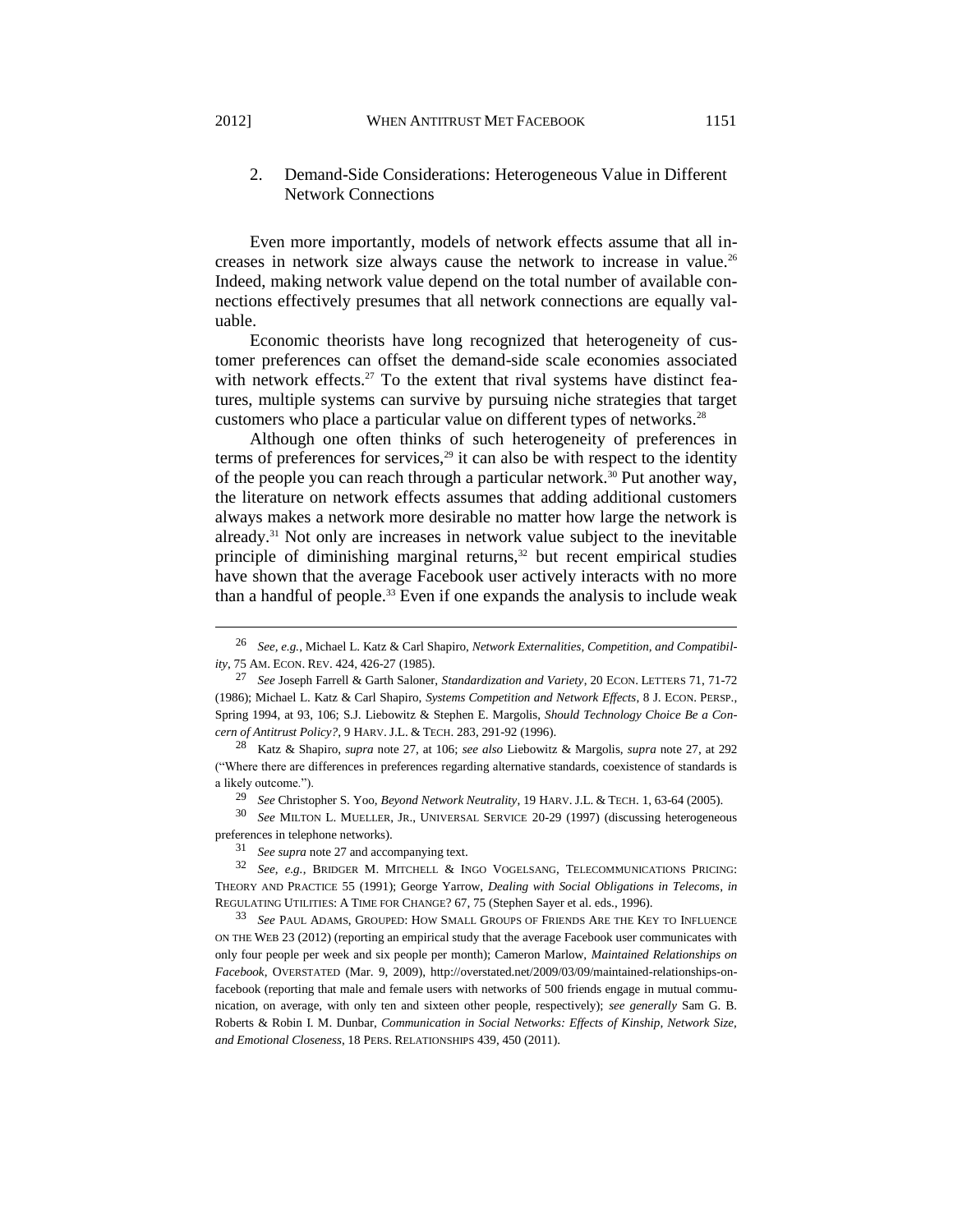ties, studies indicate that the average social networking user is unable to maintain more than 150 connections at any particular time.<sup>34</sup>

This confirms the intuition that end users are likely to place a particularly high value on a small subgroup of people. The value of adding additional connections beyond this core group is much lower.<sup>35</sup> Nor should the presence of a core group of close connections necessarily lead to lock-in. Given their small number, core group members should find it relatively easy to agree as to which network to join and to coordinate shifting to another network should they find their current network inhospitable.<sup>36</sup>

These concerns are reflected in the increasingly widespread commentary that Facebook is becoming too big, as well as in the growing attraction of social networking services that are more targeted.<sup>37</sup> Indeed, the original conception of Facebook was to support interaction with a smaller group of close friends rather than connectivity to a wide universe of end users.<sup>38</sup> In its current form, many regard Facebook as being better suited to identifying and renewing weak and distant connections than it is to organizing a close group of friends.<sup>39</sup>

Put somewhat differently, social networks offer a particular user significantly less value when they expand to include subscribers who rely on languages that a specific user does not speak. Even users who share a common language may find little value if their interests do not overlap.

The widespread differences in the value that users place on particular connections represent another deviation from the inexhaustible returns to scale posited in the literature.<sup>40</sup> As long as a user can obtain access to his

<sup>34</sup> *See, e.g.*, Thomas V. Polett et al., *Use of Social Network Sites and Instant Messaging Does Not Lead to Increased Offline Social Network Size, or to Emotionally Closer Relationships with Offline Network Members*, 14 CYBERPSYCHOLOGY BEHAV. & SOC. NETWORKING 253, 254-55 (2011); Bruno Gonçalves et al., *Modeling Users' Activity on Twitter Networks: Validation of Dunbar's Number*, PLOS ONE, Aug. 3, 2011, at 1, 1, *available at* [http://www.plosone.org/article/info%3Adoi%2F10.1371%](http://www.plosone.org/article/info%3Adoi%2F10.1371%2Fjournal.pone.0022656) [2Fjournal.pone.0022656.](http://www.plosone.org/article/info%3Adoi%2F10.1371%2Fjournal.pone.0022656) For the seminal study, see R.I.M. Dunbar, *Coevolution of Neocortical Size, Group Size and Language in Humans*, 16 BEHAV. & BRAIN SCI. 681, 685-87 (1993).

<sup>35</sup> *See, e.g.*, Bob Briscoe et al., *Metcalfe's Law Is Wrong: Communications Networks Increase in Value as They Add Members—But by How Much? The Devil Is in the Details*, IEEE SPECTRUM, July 2006, at 34, 37. In addition, increases in network size may cause the cost of excluding others from the network to rise as well. Rahul Tongia & Ernest J. Wilson III, Turning Metcalfe on His Head: The Multiple Costs of Network Exclusion 20 (Sept. 1, 2007) (unpublished manuscript) (on file with the Carnegie Institute of Technology).

<sup>36</sup> *See* Liebowitz & Margolis, *supra* not[e 17,](#page-3-0) at 18-19.

<sup>37</sup> *See, e.g.*, Jenna Wortham & Claire Cain Miller, *Social Networks Offer a Way to Narrow the Field of Friends*, N.Y. TIMES, May 10, 2011, at B1; J.J. Sutherland, *In Other Social Network News. How About Fewer Friends?*, NPR (Nov. 15, 2010, 10:09 AM), [http://www.npr.org/blogs/thetwo](http://www.npr.org/blogs/thetwo-way/2010/11/15/131327991/in-other-social-network-news-how-about-fewer-friends)[way/2010/11/15/131327991/in-other-social-network-news-how-about-fewer-friends.](http://www.npr.org/blogs/thetwo-way/2010/11/15/131327991/in-other-social-network-news-how-about-fewer-friends)

<sup>38</sup> Sidney Hill, *Is Facebook Too Big for Its Own Good?*, E-COMMERCE TIMES (Sept. 5, 2011, 5:00 AM), [http://www.ecommercetimes.com/story/73216.html?wlc=1315770981.](http://www.ecommercetimes.com/story/73216.html?wlc=1315770981)

<sup>39</sup> *See id.*

<sup>40</sup> *See* MUELLER, *supra* not[e 30,](#page-5-1) at 27.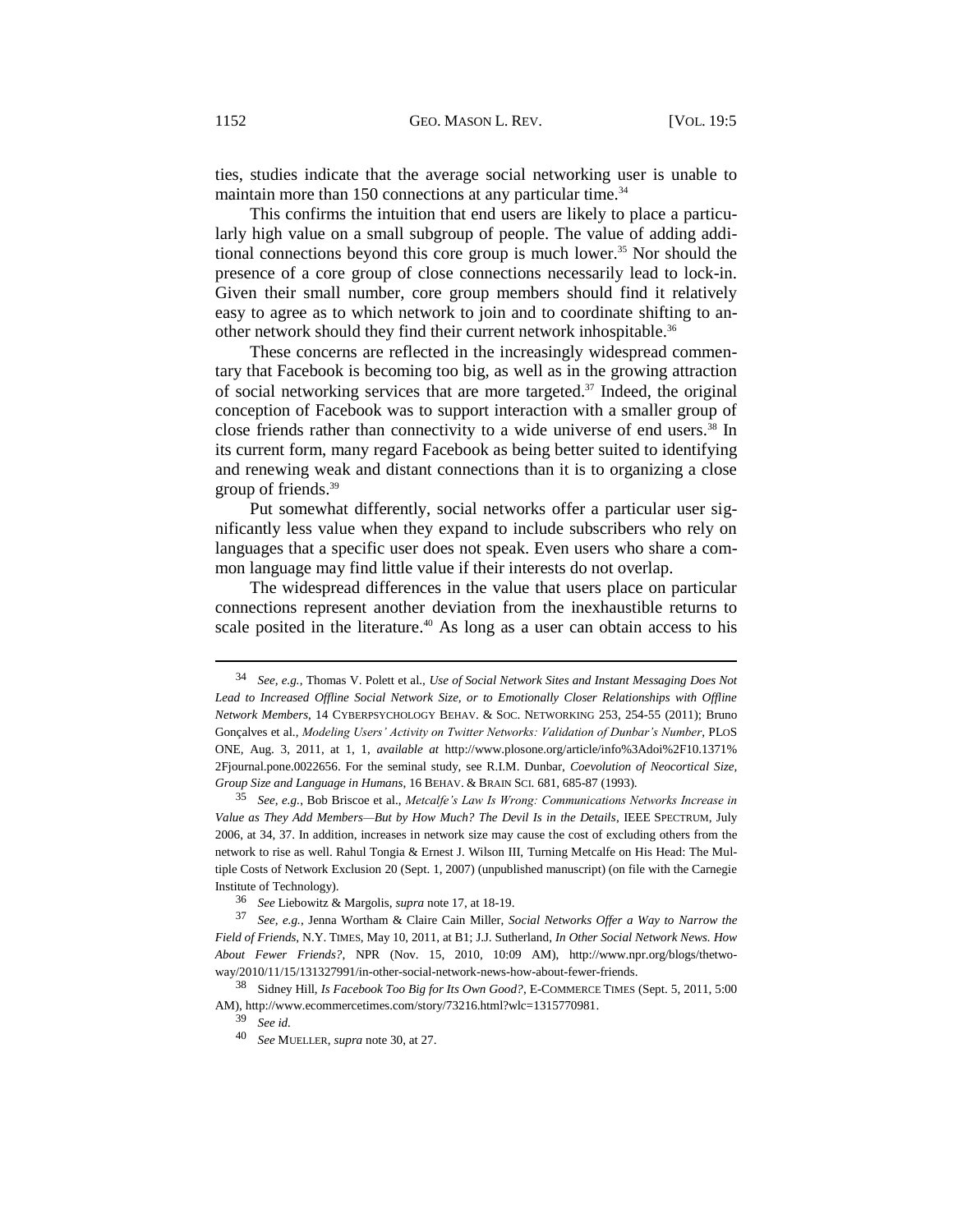core group of connections, further expansions of network size will provide little-to-no value.

#### B. *Gateways*

Another oft-overlooked consideration that can mitigate the problems associated with network effects is the presence of gateways between networks (also sometimes called adapters or converters). Indeed, Professors Michael Katz and Carl Shapiro explored such a possibility in one of the seminal articles on network effects.<sup>41</sup> Katz and Shapiro concluded that "if the costs of adapting are negligible, and there are no other entry barriers, the market will be perfectly competitive."<sup>42</sup> Carmen Matutes and Pierre Regibeau similarly concluded that if adapters exist that allow different actors to decide unilaterally whether their components are compatible with other systems, "compatibility arises and is always socially optimal provided that there are no costs to achieving standardization."<sup>43</sup> Professor Paul David (writing with Julie Bunn) likewise concluded that "initial technical incompatibilities between variant formulations of such technologies . . . can have their economic importance mitigated as a result of the ex post introduction of gateway technology."<sup>44</sup> The related literature on multihoming also suggests that the ability to connect to multiple networks places a natural limitation on any one network's ability to exercise market power.<sup>45</sup>

<span id="page-7-0"></span>Together these analyses suggest that creating gateways between social networks can dissipate any monopoly power enjoyed by any particular social network. Thus, like increasing costs and heterogeneity in the value of network connections, the presence of gateways between social networks may well ameliorate anticompetitive concerns that they could pose.

These conclusions depend on the assumption that adapters achieve perfect compatibility.<sup>46</sup> Katz and Shapiro also subjected their conclusion to the caveat that the introduction of adapters may not be socially optimal if competition dissipates the rents necessary to support creating the network in the first place. $47$ 

<sup>41</sup> *See generally* Katz & Shapiro, *supra* not[e 26,](#page-5-2) at 425.

<sup>42</sup> *Id.* at 439.

<sup>43</sup> Carmen Matutes & Pierre Regibeau, *"Mix and Match": Product Compatibility Without Network Externalities*, 19 RAND J. ECON. 221, 232 (1988).

<sup>44</sup> Paul A. David & Julie Ann Bunn, *The Economics of Gateway Technologies and Network Evolution: Lessons from Electricity Supply Industry*, 3 INFO. ECON. & POL'Y 165, 197 (1988).

<sup>45</sup> Stanley Besen et al., *Advances in Routing Technologies and Internet Peering Agreements*, 91 AM. ECON. REV. PAPERS & PROC. 292, 294-95 (2001).

<sup>46</sup> *See* Katz & Shapiro, *supra* note [26,](#page-5-2) at 435-36 (assuming that the adapter permits presumably perfect compatibility); Matutes & Regibeau, *supra* not[e 43,](#page-7-0) at 223 (same).

<sup>47</sup> Katz & Shapiro, *supra* not[e 26,](#page-5-2) at 439 n.14.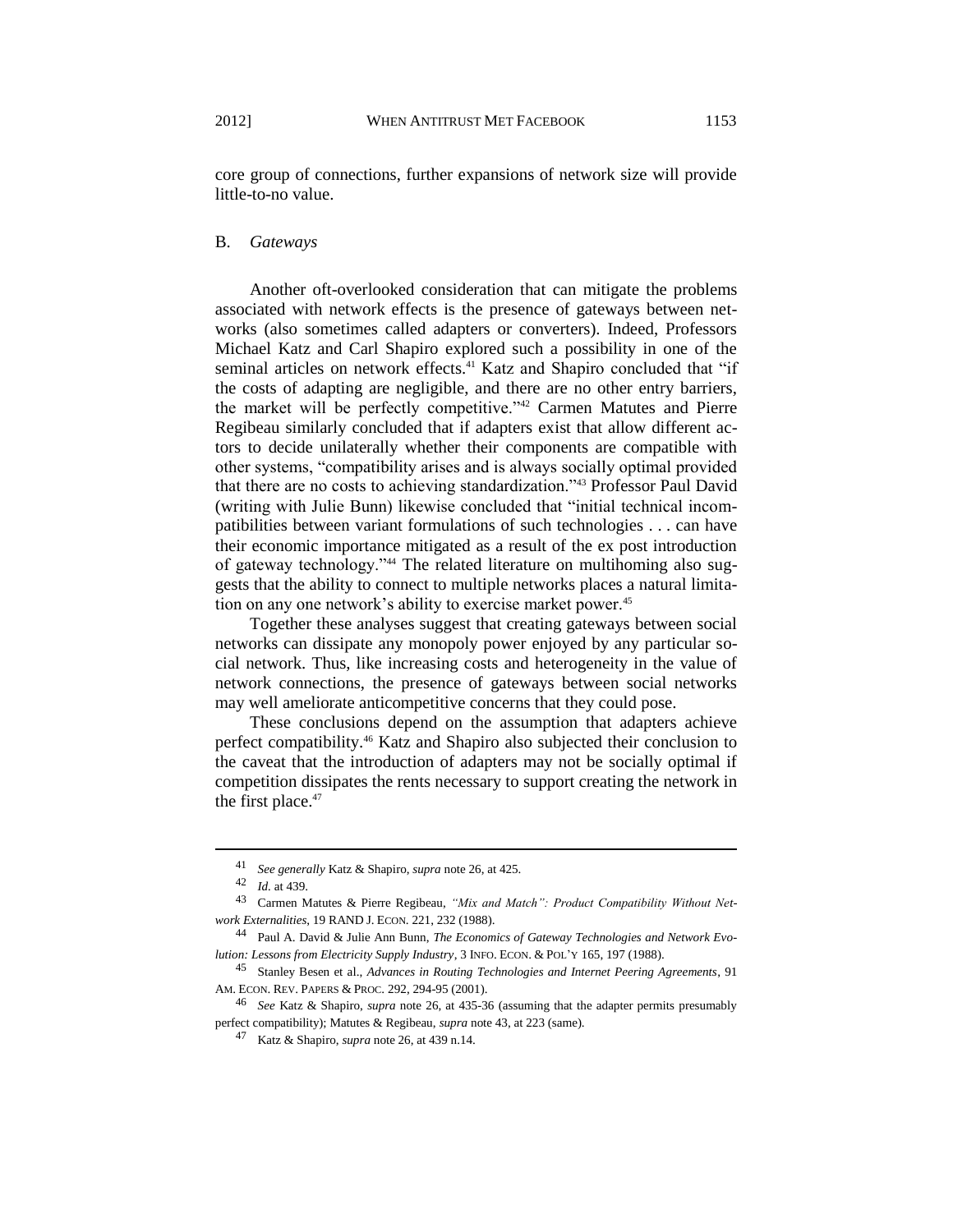Professors Joseph Farrell and Garth Saloner presented a model that enabled them to explore the implications of relaxing both of these assumptions.<sup>48</sup> After first confirming Katz and Shapiro's conclusion that costless and perfect gateways eliminate any adverse impact of network effects,<sup>49</sup> Farrell and Saloner demonstrated that the welfare impact is ambiguous when gateways are imperfect.<sup>50</sup> Specifically, consistent with the spirit of the Katz and Shapiro caveat discussed above, Farrell and Saloner concluded that if network effects are so important that the network should be standardized, adapters can reduce welfare by making it easier for people not to unify on the standard.<sup>51</sup> On the other hand, if network effects are so weak that they would not induce standardization, converters tend to increase social welfare.<sup>52</sup>

The current success enjoyed by social networking sites makes concerns that adapters might forestall investment in establishing social networks seem remote. However, the theoretical literature indicating that the deployment of adapters may decrease the incentives to invest in social networks suggests that it may be a concern worth monitoring.

## II. DATA PORTABILITY AS A SOURCE OF MARKET POWER AND EXCLUSIONARY CONDUCT

<span id="page-8-0"></span>Another potential source of monopoly power is the absence of data portability. The most frequently cited concern is that the inability to move data from one social networking site to another can create a form of lockin.<sup>53</sup> Social networks follow different policies. For example, Myspace<sup>54</sup> condones data portability.<sup>55</sup> Facebook, in contrast, allows individuals to copy their own information as a backup or to move it to a different site, but

<sup>54</sup> Formerly known as "MySpace," the company modified its name to "Myspace" in 2010. Press Release, Myspace, Inc., Meet the New Myspace (Oct. 27, 2010), *available at* [http://www.myspace.com/](http://www.myspace.com/pressroom/2010/10/meet-the-new-myspace) [pressroom/2010/10/meet-the-new-myspace.](http://www.myspace.com/pressroom/2010/10/meet-the-new-myspace) This Article refers to the company as Myspace, unless an article title, case caption, or quote uses the old name.

<sup>55</sup> Michael Arrington, *MySpace Embraces Data Portability, Partners with Yahoo, Ebay, and Twitter*, TECHCRUNCH (May 8, 2008), [http://www.techcrunch.com/2008/05/08/myspace-embraces-data](http://www.techcrunch.com/2008/05/08/myspace-embraces-data-portability-partners-with-yahoo-ebay-and-twitter)[portability-partners-with-yahoo-ebay-and-twitter.](http://www.techcrunch.com/2008/05/08/myspace-embraces-data-portability-partners-with-yahoo-ebay-and-twitter) 

<sup>48</sup> Farrell & Saloner, *supra* not[e 16,](#page-3-1) at 32.

 $\frac{49}{50}$  *Id.* 

<sup>50</sup> *Id.*

 $\frac{51}{52}$  *Id.* 

<sup>52</sup> *Id.*

<sup>53</sup> *See* Butts, *supra* not[e 14,](#page-2-1) at 290-91; Michael Geist, *Getting Social Networking Sites to Socialize*, TORONTO STAR (Aug. 13, 2007), [http://www.thestar.com/business/article/245647--getting-social](http://www.thestar.com/business/article/245647--getting-social-networking-sites-to-socialize)[networking-sites-to-socialize;](http://www.thestar.com/business/article/245647--getting-social-networking-sites-to-socialize) *see also* James Grimmelmann, *Saving Facebook*, 94 IOWA L. REV. 1137, 1192 (2009) (observing the focus on data lock-in without endorsing it); Aaron Perzanowski & Jason Schultz, *Digital Exhaustion*, 58 UCLA L. REV. 889, 900 n.50 (2011) ("Switching costs would be reduced further if consumers were assured data portability between platforms.").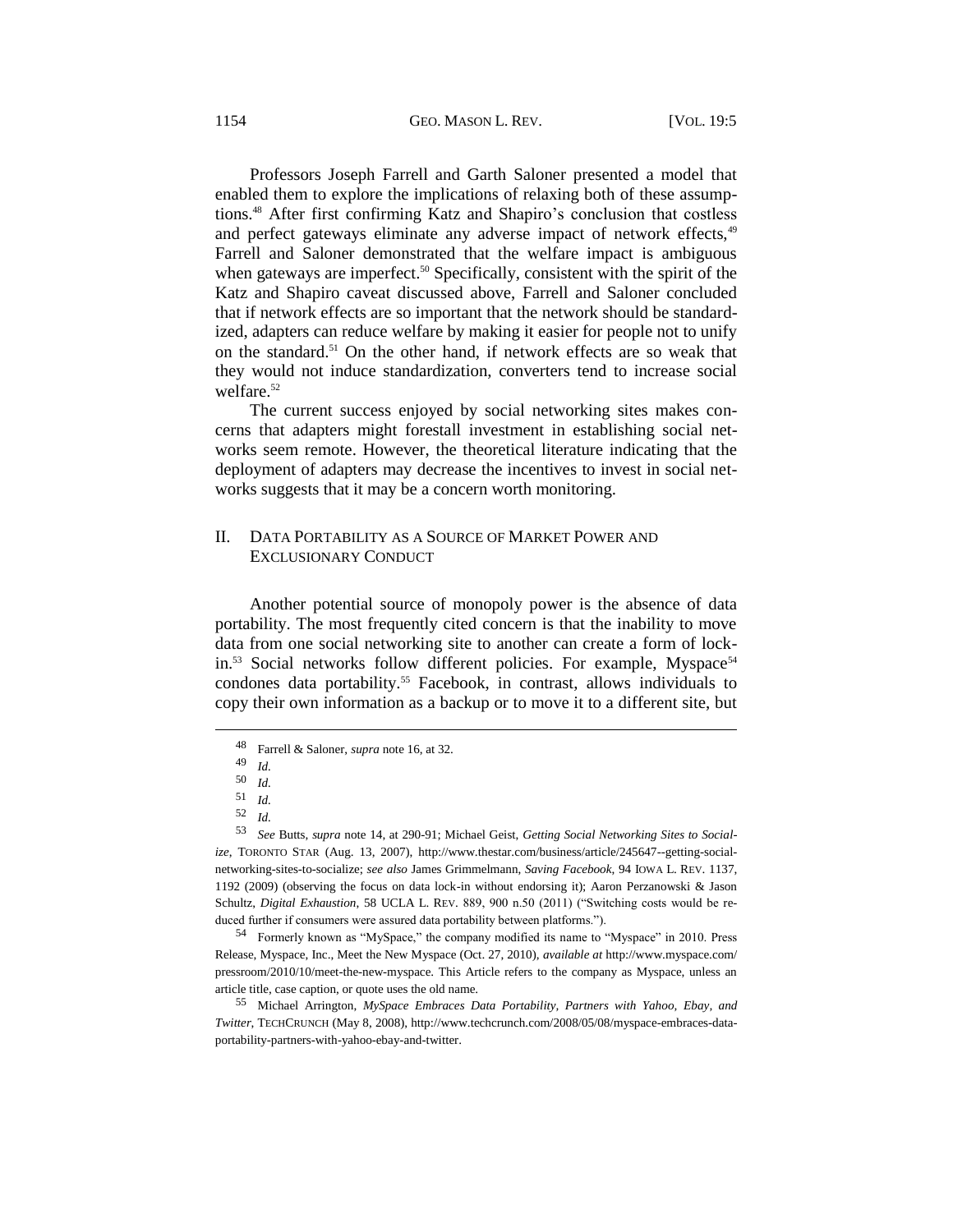<span id="page-9-0"></span>prohibits third parties from copying the same data.<sup>56</sup> Social networking providers could also promote data portability by standardizing the format of the data.<sup>57</sup> The concern is that the lack of data portability could constitute an entry barrier.

I find the case for standardizing data and mandating data portability to be relatively uncompelling. As an initial matter, any form of standardization of data formats threatens to structure interactions in ways that can limit the functionality of these systems. Moreover, the immediacy and short shelf life of much of the information available on social networks limits the need for porting historical data. Such concerns are also greatly ameliorated by the willingness of social networking sites to facilitate the export of data.<sup>58</sup>

Social networking sites also limit scraping so that they can maintain a high-level user experience.<sup>59</sup> In addition, other scholars have begun to raise concerns about the potentially adverse impact of data portability on privacy.<sup>60</sup> Once data becomes completely portable, people can easily evade any privacy restrictions placed by the initial social networking site simply by porting the data over to another venue not subject to those restrictions.<sup>61</sup>

Several recent cases illustrate this concern nicely. For example, in Slater v. Tagged, Inc.,<sup>62</sup> new users to a social networking site called Tagged were asked to enter their e-mail addresses and passwords so that Tagged could import their address books.<sup>63</sup> What end users did not realize is that Tagged also sent an e-mail to all of the e-mail addresses in the new users' address books.<sup>64</sup> In addition, newspapers report examples of private information being scraped off Facebook and posted (with errors) on a dating website called Plenty of Fish.<sup>65</sup> It is for these reasons that Facebook's terms of use require its users to commit to the following: "You will not collect users' content or information, or otherwise access Facebook, using auto-

<sup>56</sup> Scott Gilbertson, *Google and Facebook to Join the Data Portability Debate*, WEBMONKEY, (Jan. 9, 2008), [http://www.webmonkey.com/2008/01/google\\_and\\_facebook\\_to\\_join\\_the\\_data\\_](http://www.webmonkey.com/2008/01/google_and_facebook_to_join_the_data_portability_debate) [portability\\_debate.](http://www.webmonkey.com/2008/01/google_and_facebook_to_join_the_data_portability_debate) 

<sup>57</sup> *See* Chris Saad, *How Does Facebook View the World?*, MASHABLE (June 4, 2010)[, http://masha](http://mashable.com/2010/06/04/facebook-data-portability) [ble.com/2010/06/04/facebook-data-portability.](http://mashable.com/2010/06/04/facebook-data-portability)

<sup>58</sup> *See* Jacqui Cheng, *Data Portability Finally Comes to Facebook, Plus Friend Groups*, ARS TECHNICA, (Oct. 6, 2010, 4:13 PM), [http://arstechnica.com/media/news/2010/10/data-portability](http://arstechnica.com/media/news/2010/10/data-portability-finally-comes-to-facebook-plus-friend-groups.ars)[finally-comes-to-facebook-plus-friend-groups.ars;](http://arstechnica.com/media/news/2010/10/data-portability-finally-comes-to-facebook-plus-friend-groups.ars) Gilbertson, *supra* not[e 56.](#page-9-0)

<sup>59</sup> *See* Grimmelmann, *supra* not[e 53,](#page-8-0) at 1193-94.

<sup>60</sup> *See id.* at 1194; Frank Pasquale, *Beyond Innovation and Competition: The Need for Qualified Transparency in Internet Intermediaries*, 104 NW. U. L. REV. 105, 153 (2010).

<sup>61</sup> *See* Grimmelmann, *supra* not[e 53,](#page-8-0) at 1194.

<sup>62</sup> Complaint, Slater v. Tagged, Inc., No. 09-CV-3697 (N.D. Cal. Aug. 12, 2009).

<sup>63</sup> *Id.* at 6-7.

<sup>64</sup> *Id.* at 7.

<sup>65</sup> Kristi L. Gustafson, *Looks Like You, But Looks Can Be Deceiving*, TIMES UNION (Albany, N.Y.) (Feb. 14, 2011, 12:00 AM), [http://www.timesunion.com/living/article/Looks-like-you-but-looks](http://www.timesunion.com/living/article/Looks-like-you-but-looks-can-be-deceiving-1012103.php)[can-be-deceiving-1012103.php.](http://www.timesunion.com/living/article/Looks-like-you-but-looks-can-be-deceiving-1012103.php)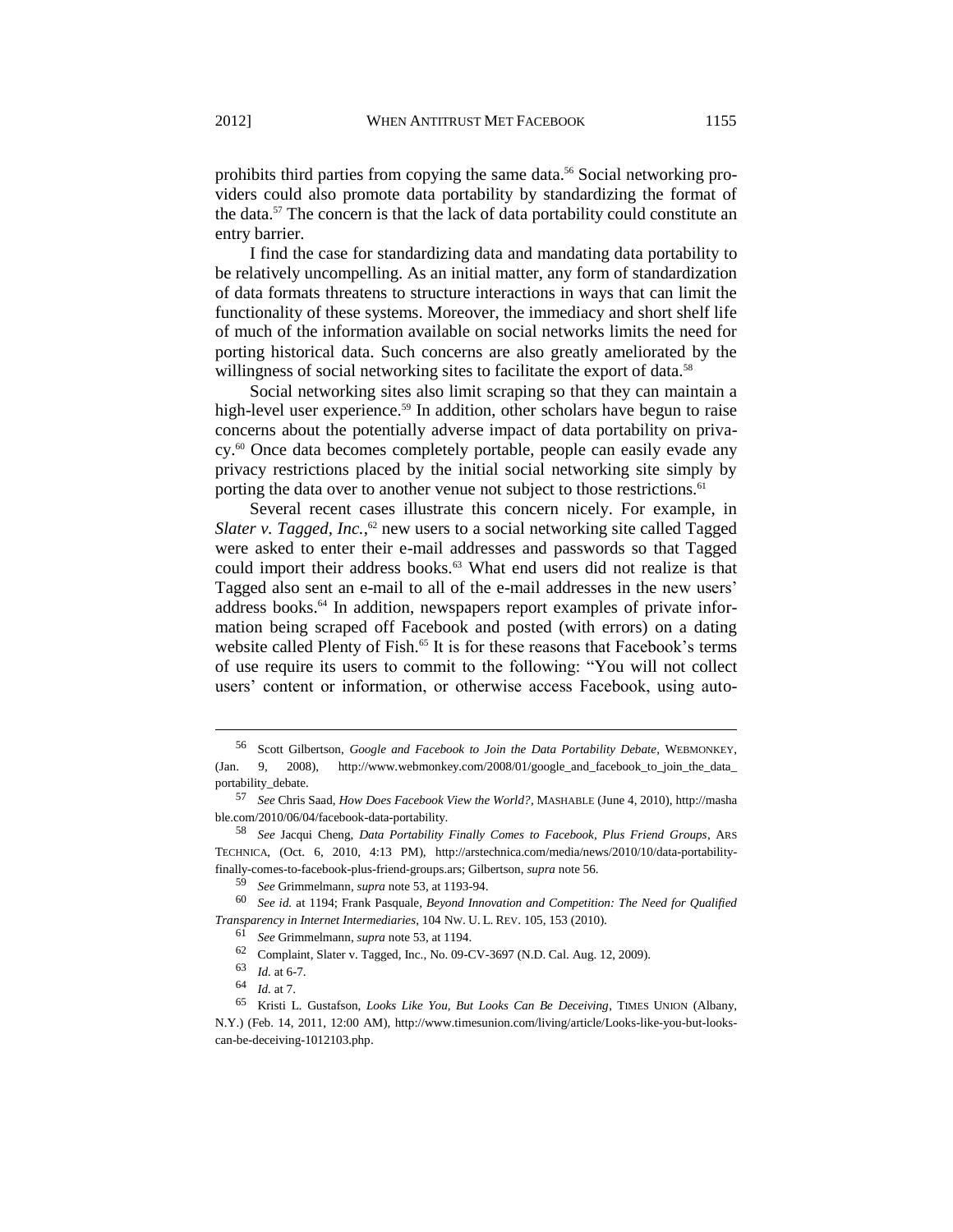mated means (such as harvesting bots, robots, spiders, or scrapers) without our permission."<sup>66</sup>

Although Facebook does have valid business justifications for prohibiting scraping, one can also claim that this policy is intended to thwart the emergence of a rival. For example, Google developed an extension to its Chrome browser called Facebook Friend Exporter to make it easier to transfer information stored in Facebook to Google+, only to see it blocked by Facebook.<sup>67</sup> Facebook later blocked another tool designed to perform the same task.<sup>68</sup>

While this conduct was no doubt frustrating for Google, it is far from clear that it constitutes an antitrust violation. As the *Microsoft* decision made clear, "a monopolist does not violate the antitrust laws simply by developing a product that is incompatible with those of its rivals."<sup>69</sup> Incompatibility is only problematic if it is accompanied by deception, an exclusivity agreement, or a technical design that lacks any business justification.<sup>70</sup> Without more, the mere fact that a company refuses to facilitate its rival's business is unproblematic. Moreover, the privacy-related concerns discussed above (and Facebook's concomitant inability to ensure that any information scraped from its site is used properly) represents a sufficient business justification to render Facebook's conduct reasonable.

The foregoing discussion of data portability underscores the extent to which a monopolization claim requires more than proof of market power. Indeed, as Judge Learned Hand noted in *United States v. Aluminum Co. of America*<sup>71</sup> *(Alcoa)*, antitrust law does not reach monopolies obtained through natural features of the market, such as when "[a] market may . . . be so limited that it is impossible to produce at all and meet the cost of production except by a plant large enough to supply the whole demand."<sup>72</sup> Later courts have followed suit and held that monopolization does not apply to

<sup>70</sup> *Microsoft*, 253 F.3d at 76; Philip J. Weiser, *Regulating Interoperability: Lessons from* AT&T*,*  Microsoft*, and Beyond*, 76 ANTITRUST L.J. 271, 281 (2009); *see also* C.R. Bard, Inc. v. M3 Sys., Inc., 157 F.3d 1340, 1371 (Fed. Cir. 1998).

<sup>66</sup> *Statement of Rights and Responsibilities*, FACEBOOK (Apr. 26, 2011), [http://www.face](http://www.facebook.com/legal/terms) [book.com/legal/terms.](http://www.facebook.com/legal/terms)

<sup>67</sup> Erica Swallow, *How to: Import Your Facebook Contacts on Google+*, MASHABLE (July 5, 2011), [http://mashable.com/2011/07/04/google-plus-contacts.](http://mashable.com/2011/07/04/google-plus-contacts) 

<sup>68</sup> Stephen Shankland, *Facebook Blocks a Second Contact Export Tool*, CNET (July 11, 2011, 9:28 AM), [http://news.cnet.com/8301-30685\\_3-20078435-264/facebook-blocks-a-second-contact](http://news.cnet.com/8301-30685_3-20078435-264/facebook-blocks-a-second-contact-export-tool)[export-tool.](http://news.cnet.com/8301-30685_3-20078435-264/facebook-blocks-a-second-contact-export-tool)

<sup>69</sup> United States v. Microsoft Corp., 253 F.3d 34, 75 (D.C. Cir. 2001) (en banc) (per curiam); *accord* Foremost Pro Color, Inc. v. Eastman Kodak Co., 703 F.2d 534, 542 (9th Cir. 1983) ("The creation of technological incompatibilities, without more, does not foreclose competition; rather, it increases competition by providing consumers with a choice among differing technologies, advanced and standard, and by providing competing manufacturers the incentive to enter the new product market by developing similar products of advanced technology.").

<sup>71</sup> 148 F.2d 416 (2d Cir. 1945).

<sup>72</sup> *Id.* at 430.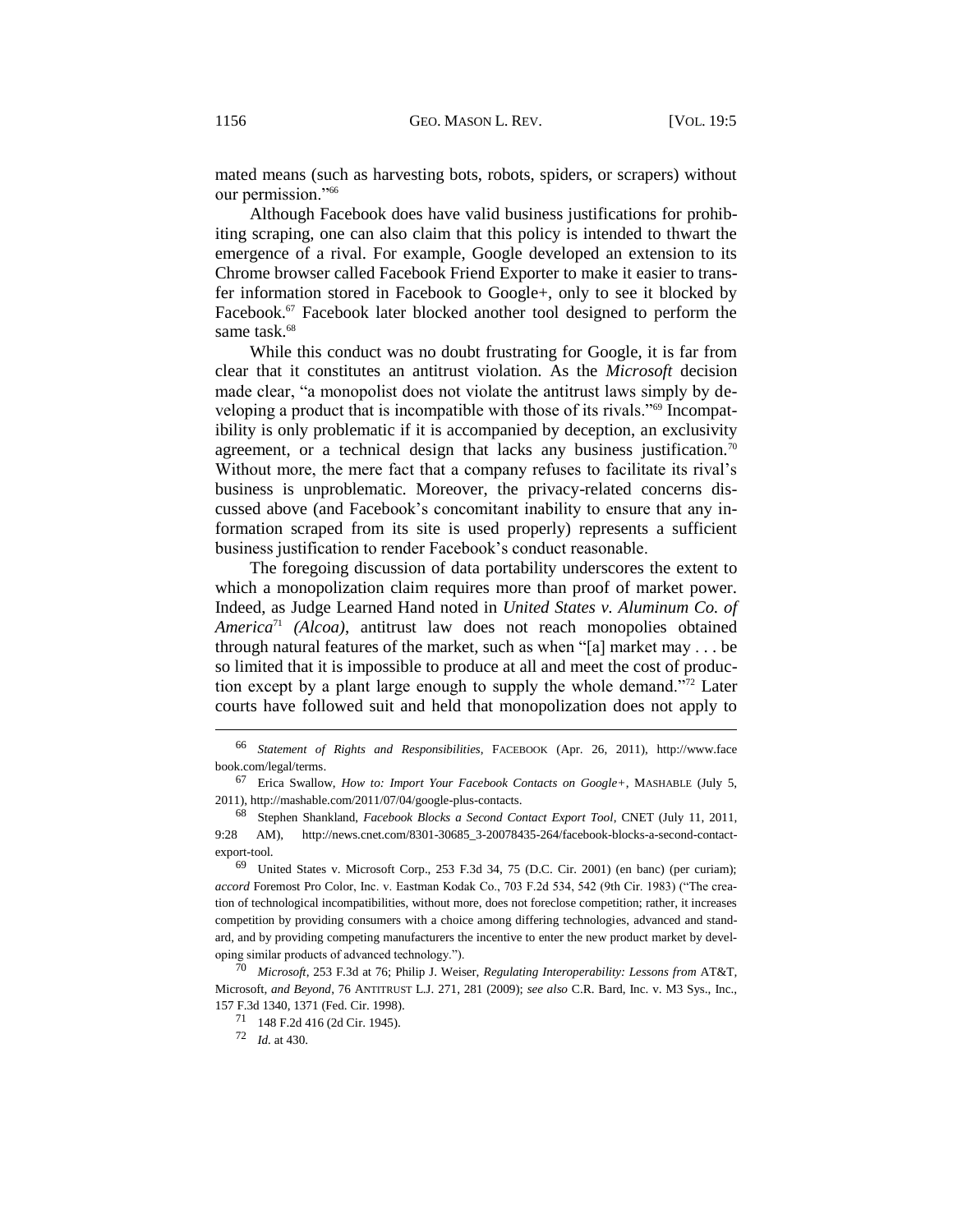natural monopolies.<sup>73</sup> Commentators have concluded that this applies to natural monopolies resulting from network effects.<sup>74</sup> To hold otherwise, in the words of another leading court of appeals decision, would be to "require the impossible—a competitive market under conditions of natural monopo- $\mathrm{lv.}$ "75

Instead, monopolization doctrine requires that the defendant have engaged in some form of exclusionary conduct, which the Supreme Court has described as "the willful acquisition or maintenance of that power as distinguished from growth or development as a consequence of a superior product, business acumen, or historic accident."<sup>76</sup> Various commentators have advocated so-called "no fault" monopolization over the years.<sup>77</sup> Courts have rejected these invitations out of concern that doing so would deter firms from engaging in the competition on the merits (through product innovation and cost reduction) that the antitrust laws are designed to foster.<sup>78</sup> As Judge Hand so eloquently put it, "[t]he successful competitor, having been urged to compete, must not be turned upon when he wins."<sup>79</sup>

Simply put, the fact that a firm may possess market power does not by itself put it under a duty to help its rivals.<sup>80</sup> The mere fact that it is maximizing its own profits is not sufficient to subject it to liability.<sup>81</sup> Whatever limited duty to deal exists under the Supreme Court's precedents applies only

<sup>73</sup> *See* Alaska Airlines, Inc. v. United Airlines, Inc., 948 F.2d 536, 548 (9th Cir. 1991) ("The Sherman Act . . . has not been interpreted to penalize natural monopolies."); Hecht v. Pro-Football, Inc., 570 F.2d 982, 990-91 (D.C. Cir. 1977) (noting that particular characteristics of natural monopoly make it unsuitable for application of antitrust laws absent predatory conduct); Greenville Publ'g Co. v. Daily Reflector, Inc., 496 F.2d 391, 397 (4th Cir. 1974) ("The characteristics of a natural monopoly make it inappropriate to apply the usual rule that success in driving competitors from the market is evidence of illegal monopolization."); Lamb Enters., Inc. v. Toledo Blade Co., 461 F.2d 506, 515 (6th Cir. 1972) ("In a natural monopoly situation any successful competitor gets the market. Thus, it cannot be unreasonable, per se, to foreclose competitors from any substantial market where such foreclosure is the natural result of success in a natural monopoly situation." (citation and internal quotation marks omitted)); Am. Football League v. Nat'l Football League, 323 F.2d 124, 131 (4th Cir. 1963) ("When one has acquired a natural monopoly by means which are neither exclusionary, unfair, nor predatory, he is not disempowered to defend his position fairly."); Union Leader Corp. v. Newspapers of New England, Inc., 284 F.2d 582, 584 (1st Cir. 1960) ("[A] natural monopoly market does not of itself impose restrictions on one who actively, but fairly, competes for it, any more than it does on one who passively acquires it.").  $74$ 

<sup>74</sup> *See* Lemley & McGowan, *supra* note [10,](#page-2-2) at 503 ("Courts cannot normally 'undo' network effects with the tools of antitrust. Network effects are an inherent part of certain markets, not a 'market failure' for which the law must necessarily correct." (citation omitted)).

<sup>75</sup> Omega Satellite Prods. Co. v. City of Indianapolis, 694 F.2d 119, 126 (7th Cir. 1982).

<sup>76</sup> United States v. Grinnell Corp., 384 U.S. 563, 570-71 (1966).<br>77 See e.g. SPULBER & YOO, sunta pote 11 at 284 & n.6

<sup>77</sup> *See, e.g.*, SPULBER & YOO, *supra* not[e 11,](#page-2-0) at 284 & n.6.

<sup>78</sup> *See, e.g.*, *Alaska Airlines*, 948 F.2d at 547-49 (rejecting calls to penalize firms that achieve monopoly through superior competitive performance without engaging in predatory conduct).

<sup>79</sup> United States v. Aluminum Co. of Am., 148 F.2d 416, 430 (2d Cir. 1945).

<sup>80</sup> Aspen Skiing Co. v. Aspen Highlands Skiing Corp., 472 U.S. 585, 600 (1985).

<sup>81</sup> Verizon Commc'ns Inc. v. Law Offices of Curtis V. Trinko, LLP, 540 U.S. 398, 407 (2004).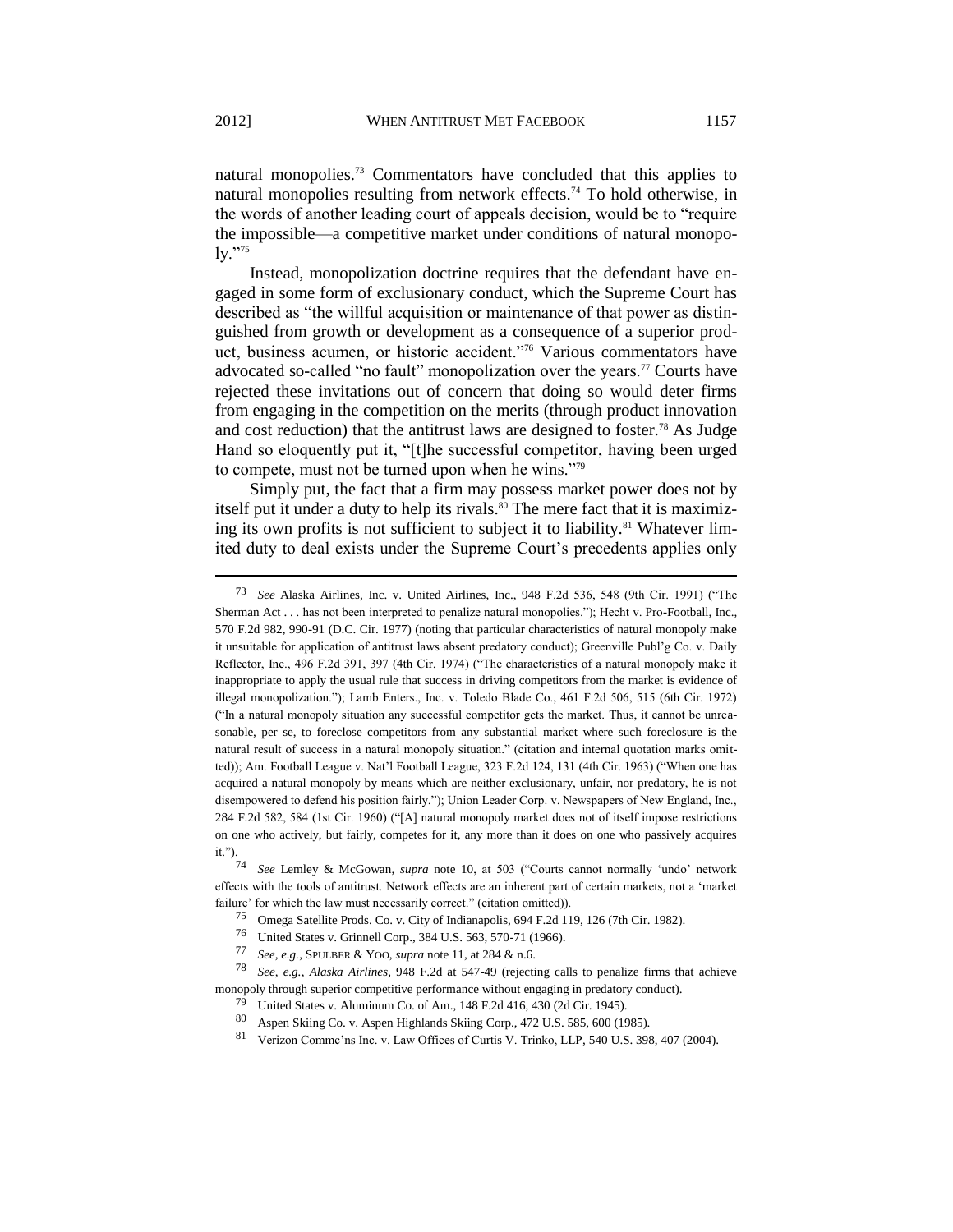where the alleged monopolist unilaterally abandoned a preexisting, profitable course of dealing.<sup>82</sup> These limitations to a firm's duty, along with the privacy-related business justifications, make it unlikely that the refusal to facilitate data compatibility will provide the basis for a monopolization claim.

#### III. TWO EARLY EMERGING EXAMPLES

Two early cases may offer some clues as to how antitrust will apply to social networking sites. The fact that the antitrust claims in both cases were dismissed because of a failure to allege exclusionary conduct suggests that would-be plaintiffs may be unlikely to prevail.

#### A. LiveUniverse, Inc. v. MySpace, Inc.

LiveUniverse is the operator of a rival social networking site called vidilife.com.<sup>83</sup> Although users were initially able to incorporate vidilife content into their Myspace pages, Myspace reconfigured its site to prevent the embedding of vidilife videos on Myspace webpages, removed all references to vidilife, and even prevented users from including links to vidilife in their Myspace profiles.<sup>84</sup>

After LiveUniverse filed an antitrust suit regarding Myspace's conduct, the district court dismissed the claim for failure to allege actionable exclusionary conduct.<sup>85</sup> As an initial matter, "[a] company generally has a right to deal, or refuse to deal, with whomever it likes."<sup>86</sup> Although the Supreme Court had imposed a duty to deal in *Aspen Skiing Co. v. Aspen High*lands Skiing Corp.,<sup>87</sup> a district court noted that more recently the Court, in Verizon Communications Inc. v. Law Offices of Curtis V. Trinko, LLP,<sup>88</sup> held that *Aspen* "is at or near the boundary of [Section] 2 liability."<sup>89</sup> Moreover, *Trinko* held that *Aspen* applied only to situations where the defendant had voluntarily engaged in a profitable course of dealing and subsequently sacrificed short-term profits by unilaterally abandoning that course of deal-

<sup>82</sup> *Id.* at 409.

<sup>83</sup> LiveUniverse, Inc. v. MySpace, Inc., No. CV 06-6994 AHM (RZx), 2007 WL 6865852, at \*1 (C.D. Cal. June 4, 2007), *aff'd*, 304 F. App'x 554 (9th Cir. 2008).

<sup>84</sup> *Id.*

<sup>85</sup> *Id.* at \*15.

<sup>86</sup> *Id.* at \*11 (quoting Monsanto Co. v. Spray-Rite Serv. Corp., 465 U.S. 752, 761 (1984)) (quotation marks omitted in original).

<sup>87</sup> 472 U.S. 585, 610 (1985).

<sup>88</sup> 540 U.S. 398 (2004).

<sup>89</sup> *LiveUniverse*, 2007 WL 6865852, at \*12 (quoting *Trinko*, 540 U.S. at 409).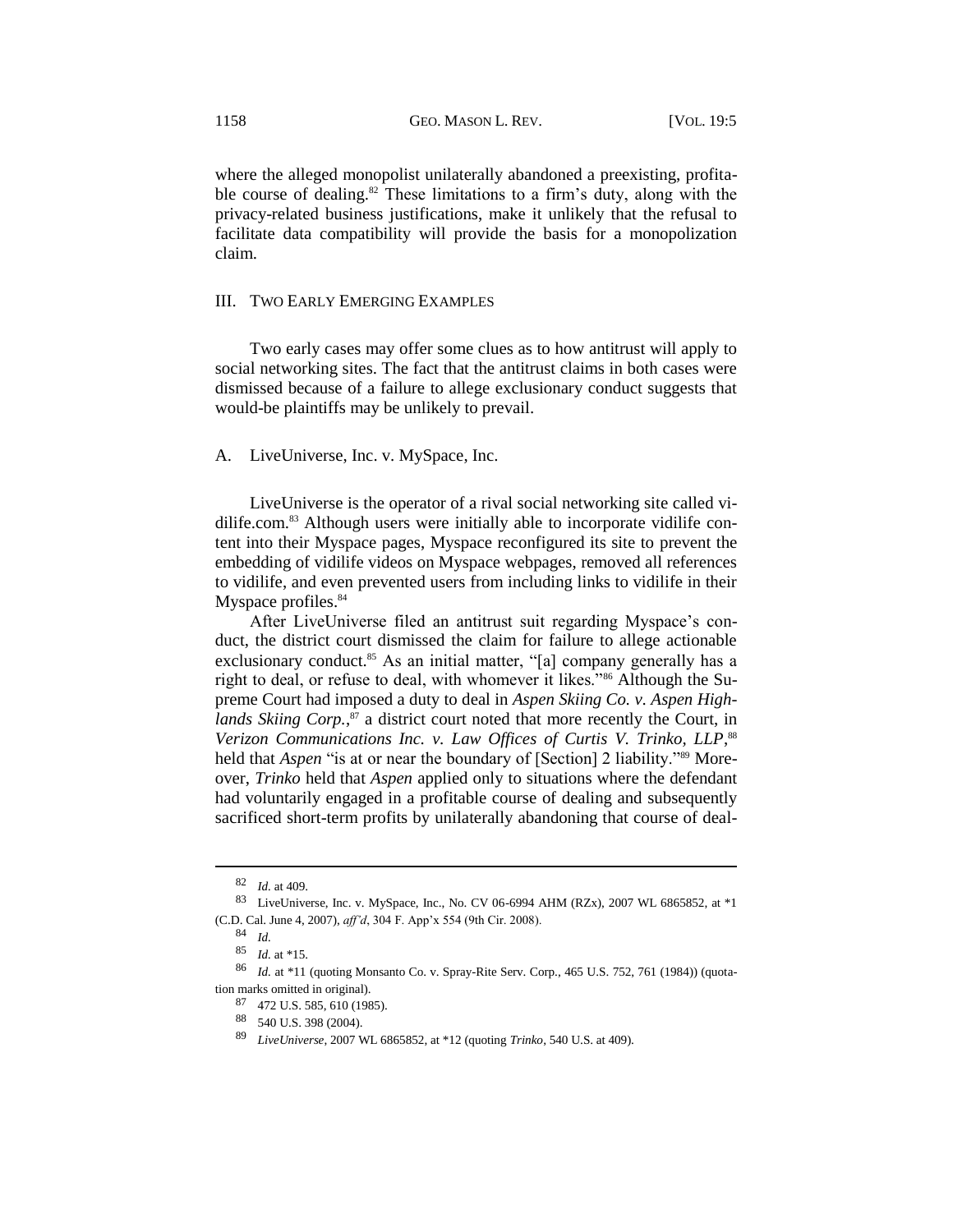ing in an attempt to secure long-term exclusion of competition.<sup>90</sup> *LiveUniverse, Inc. v. MySpace, Inc.*<sup>91</sup> in contrast, never involved a voluntary agreement between LiveUniverse and Myspace, but rather involved decisions by their users to incorporate content from LiveUniverse into Myspace.<sup>92</sup> Moreover, the district court held that LiveUniverse had no right to free ride on the traffic that Myspace was attracting to its website.<sup>93</sup> Lastly, the district court rejected LiveUniverse's attempt to invoke the *Microsoft* case as support for its claim that Myspace's product design change constituted exclusionary conduct.<sup>94</sup> Not only was Myspace under no obligation to ensure that its competitor's products remained compatible with its new products, but unlike in *Microsoft*, Myspace could do nothing to block access to vidilife, which remained accessible directly over the Internet. <sup>95</sup> All Myspace did was to prevent consumers from using its site to do so.<sup>96</sup>

The Ninth Circuit endorsed the district court's reasoning and conclusion in a brief opinion, noting first that, "[a]s a general matter, the Sherman Act does not restrict the long recognized right of a trader or manufacturer engaged in an entirely private business, freely to exercise his own independent discretion as to the parties with whom he will deal."<sup>97</sup> The limited exception to this rule recognized in *Aspen* applied only to unilateral terminations of voluntary arrangements that were profitable.<sup>98</sup> In this case, the only prior course of dealing alleged by LiveUniverse was between Myspace and its users, not between Myspace and LiveUniverse.<sup>99</sup> Moreover, LiveUniverse had failed to allege that the prior arrangement was profitable to Myspace.<sup>100</sup>

#### B. Facebook, Inc. v. Power Ventures, Inc.

All of the elements previously discussed in this Article—adapters as a solution to network effects, exclusionary conduct, and data portability came together in *Facebook, Inc. v. Power Ventures, Inc.* Power Ventures offers a website called Power.com, which is designed to allow end users to

<sup>90</sup> *Trinko*, 540 U.S. at 409.

<sup>91</sup> No. CV 06-6994 AHM (RZx), 2007 WL 6865852 (C.D. Cal. June 4, 2007), *aff'd*, 304 F. App'x 554 (9th Cir. 2008).

<sup>92</sup> *Id.* at \*13.

<sup>93</sup> *Id.*

<sup>94</sup> *Id.* at \*15.

<sup>95</sup> *Id.* at \*15-16.

<sup>96</sup> *LiveUniverse*, 2007 WL 6865852, at \*15-16.

<sup>97</sup> LiveUniverse, Inc. v. MySpace, Inc., 304 F. App'x 554, 556 (9th Cir. 2008) (quoting Verizon Comm'cns Inc. v. Law Offices of Curtis V. Trinko, LLP, 540 U.S. 398, 408 (2004)).

<sup>98</sup> *Id.*

<sup>99</sup> *Id.* at 557.

<sup>100</sup> *Id.*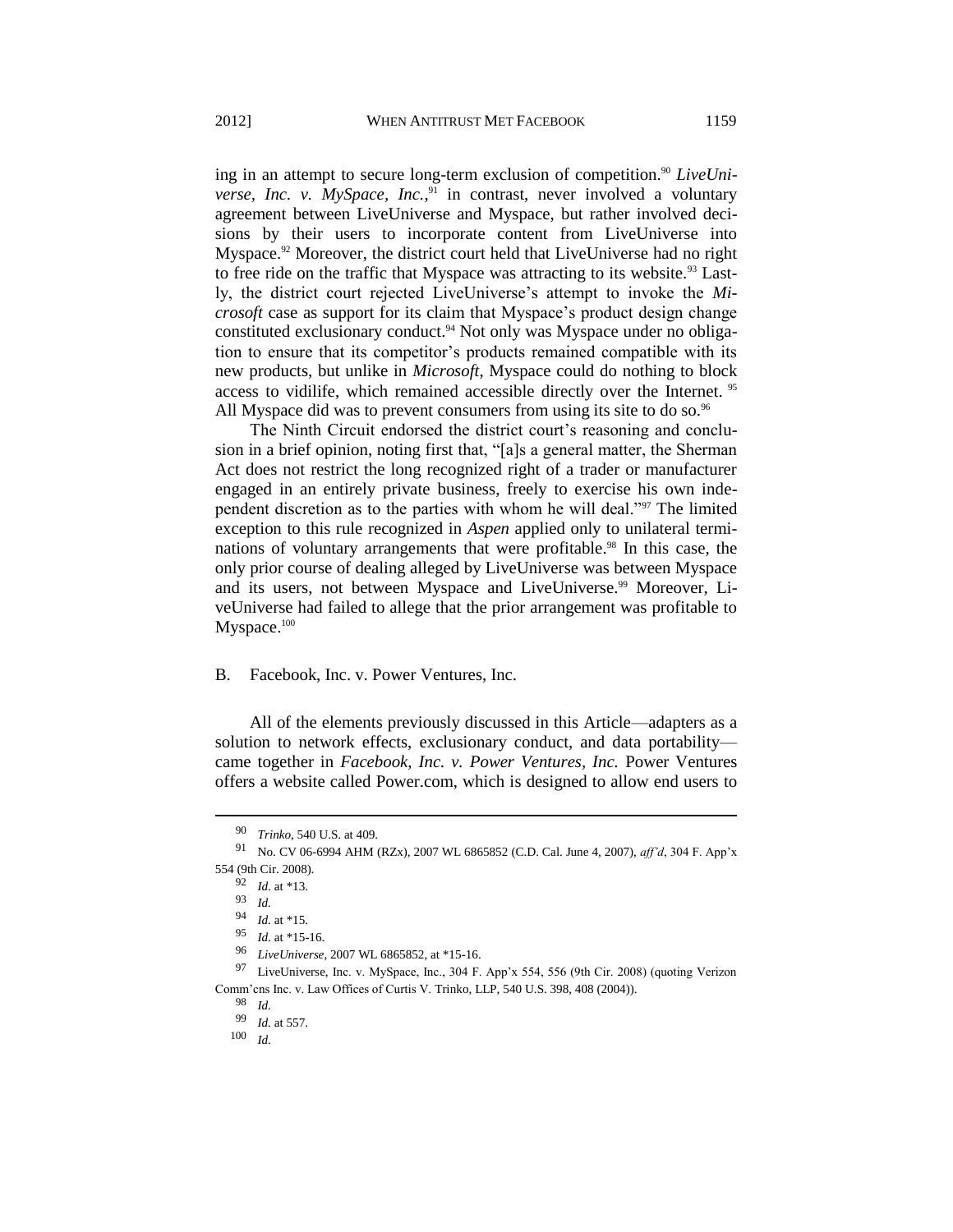integrate all of their social networking contacts into a single site.<sup>101</sup> Power.com uses Facebook login information provided by its users to scrape information off Facebook and display it on Power.com.<sup>102</sup> In short, Power.com represented precisely the type of adapter that could dissipate the market power stemming from network effects.

Facebook sued Power Ventures for violating Facebook's terms of service, which in turn violated a plethora of state and federal statutes.<sup>103</sup> Power Ventures filed a counterclaim alleging, among other things, that Facebook had violated the antitrust laws.<sup>104</sup> After the district court dismissed the antitrust counterclaim without prejudice for lack of specificity,<sup>105</sup> Power Ventures filed amended counterclaims only to see them dismissed as well.<sup>106</sup>

Power Ventures alleged that Facebook was engaged in exclusionary conduct by asking its users to provide it with user names and passwords to Gmail, AOL, Yahoo!, Hotmail, and other third-party websites and using that information to access those accounts through Facebook while denying its competitors from doing the same.<sup>107</sup> The district court ruled that the fact that other third-party websites allowed Facebook to access them did not place Facebook under the obligation to provide third-party websites with unfettered access to Facebook.<sup>108</sup> Indeed, Ninth Circuit precedent establishes that simply introducing a product that is not interoperable with competing products does not violate the antitrust laws.<sup>109</sup> Moreover, "[i]f Facebook has the right to manage access to and use of its website, then there can be nothing anticompetitive about taking legal action to enforce that right."<sup>110</sup>

Together, *LiveUniverse* and *Power Ventures* raise serious questions about the likely success of antitrust claims against social networks. Absent some other exclusionary conduct, the facts that a social network refuses to deal with a rival, designs its website to be incompatible with its competitors, and refuses to enable data portability are unlikely to support antitrust liability.

<sup>101</sup> Complaint at 2-3, Facebook, Inc. v. Power Ventures, Inc., No. C 08-5780 WDB (N.D. Cal. Dec. 30, 2008).

<sup>102</sup> Facebook, Inc. v. Power Ventures, Inc., No. C 08-5780 JF (RS), 2009 WL 3429568, at \*1 (N.D. Cal. Oct. 22, 2009).

<sup>&</sup>lt;sup>103</sup> Specifically, Facebook alleged that Power Ventures violated the Controlling the Assault of Non-Solicited Pornography and Marketing ("CAN-SPAM") Act, the Computer Fraud and Abuse Act, the California Comprehensive Computer Data Access and Fraud Act, the Digital Millennium Copyright Act, state and federal trademark law, and California's Unfair Competition Law as well as that Power Ventures committed direct and indirect copyright infringement. *Id.*

<sup>104</sup> *Id.*

<sup>105</sup> *Id.* at \*2.

<sup>106</sup> Facebook, Inc. v. Power Ventures, Inc., No. C 08-5780 JW, 2010 WL 3291750, at \*1, \*13-14 (N.D. Cal. July 20, 2010).

<sup>107</sup> *Id.* at \*13.

<sup>108</sup> *Id.*

<sup>109</sup> *Id.*

<sup>110</sup> *Id.* at \*14.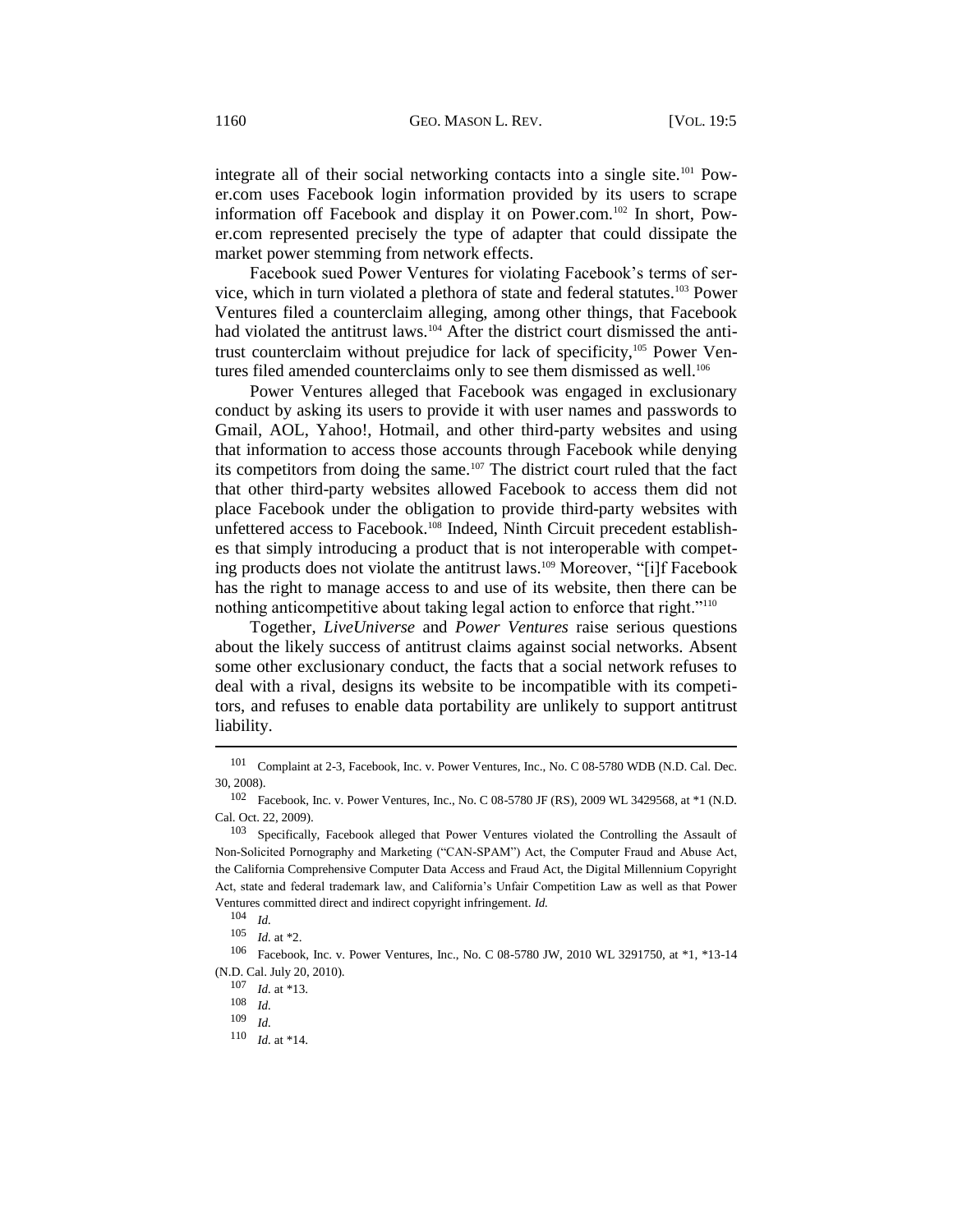The nuances discussed above underscore the potential hazards of adopting simplistic visions of prospective anticompetitive harms posed by social networking sites. As the D.C. Circuit noted in *Microsoft*, "[s]imply invoking the phrase 'network effects' without pointing to more evidence does not suffice to carry plaintiffs' burden in this respect."<sup>111</sup> Similarly, a close analysis of mandating data portability reveals that it is something of a two-edged sword.

The potential misuses of such ideas highlight the key insight in *Matsu*shita Electric Industrial Co. v. Zenith Radio Corp.<sup>112</sup> that "if the factual context renders respondents' claim implausible—if the claim is one that simply makes no economic sense—respondents must come forward with more persuasive evidence to support their claim than would otherwise be necessary."<sup>113</sup> Stated more generally, *Matsushita* teaches that antitrust claims cannot be based on generalized concerns about a particular company's size or business conduct. Instead, antitrust claims should be asserted in the context of a coherent economic theory and should be based on data consistent with that theory. Any other approach risks protecting competitors instead of competition.

The history of high-tech companies underscores the dangers of playing too fast and loose with antitrust claims. While companies such as AT&T and IBM once dominated the landscape, IBM no longer makes computers, while AT&T has ceased to exist as an independent company (having been acquired by SBC).<sup>114</sup> In addition, although the merger between America Online and Time Warner was once regarded as the end of history, subsequent events have revealed that "it was simply the end of . . . \$200 billion in Time Warner shareholder value."<sup>115</sup> Warning signs exist with respect to social networking, as reflected in the *LiveUniverse* case.<sup>116</sup> Whereas Myspace was once so dominant that LiveUniverse was able to allege that it had 89-percent market share, the company is now teetering on the edge of

<sup>111</sup> United States v. Microsoft Corp., 253 F.3d 34, 84 (D.C. Cir. 2001) (en banc) (per curiam).

<sup>112</sup> 475 U.S. 574 (1986).

<sup>113</sup> *Id.* at 587.

<sup>114</sup> Michael Bierut, *The Final Days of AT&T*, DESIGN OBSERVER GRP. (Oct. 29, 2005), [http://observatory.designobserver.com/entryprint.html?entry=3817;](http://observatory.designobserver.com/entryprint.html?entry=3817) Bob Doughty & Faith Lapidus, *Rethinking the Personal Computer in an Internet World*, VOICE AM. (Aug. 15, 2006, 12:00 AM), [http://learningenglish.voanews.com/content/a-23-2006-08-15-voa7-83131182/126601.html.](http://learningenglish.voanews.com/content/a-23-2006-08-15-voa7-83131182/126601.html)

<sup>115</sup> Peter DeCherney et al., *Are Those Who Ignore History Doomed to Repeat It?*, 78 U. CHI. L. REV. 1627, 1666 (2011).

<sup>116</sup> LiveUniverse, Inc. v. MySpace, Inc., No. CV 06-6994 AHM (RZx), 2007 WL 6865852, at \*7 (C.D. Cal. June 4, 2007), *aff'd*, 304 F. App'x 554 (9th Cir. 2008).